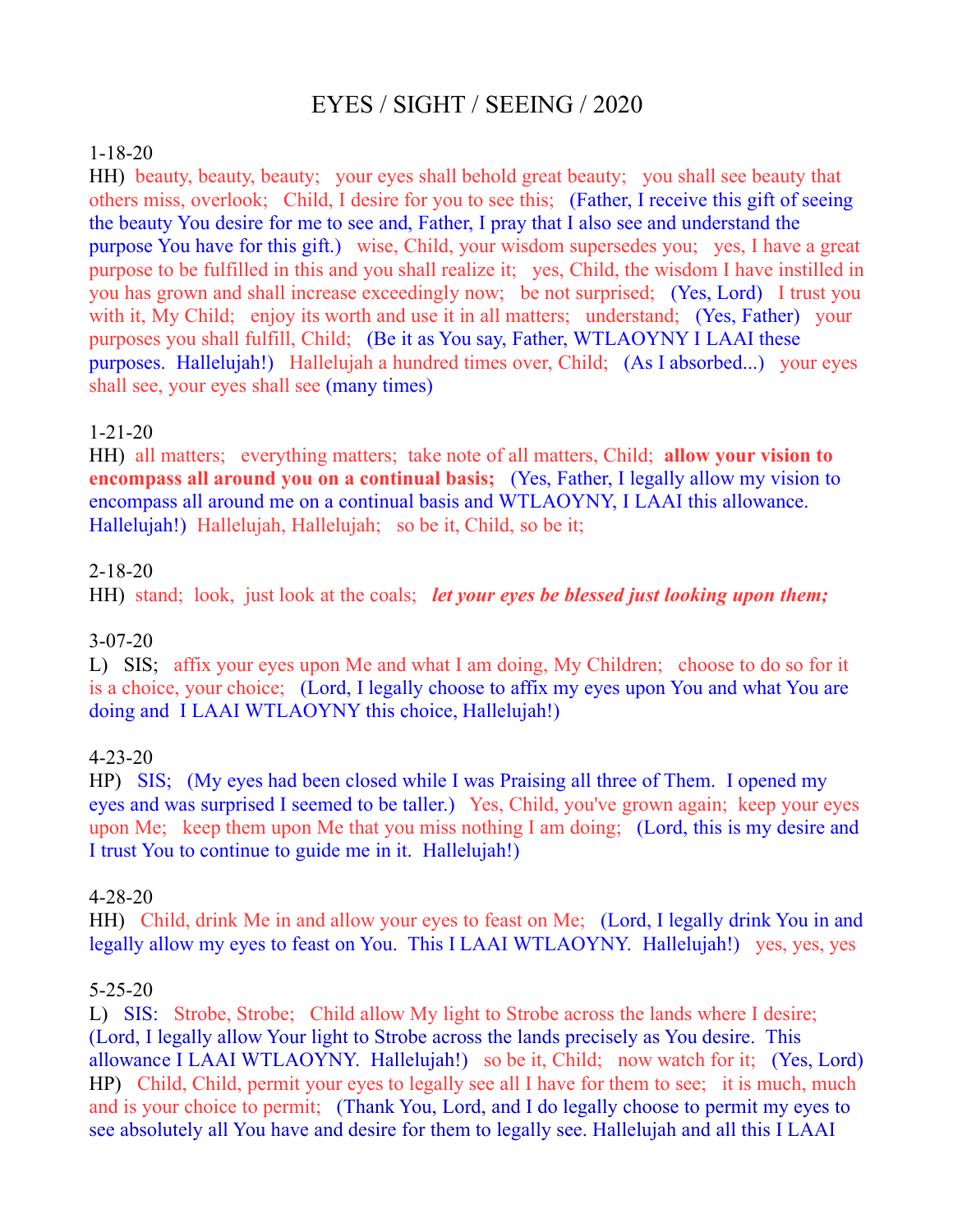WTLAOYNY. Hallelujah!) now Child, adjust your thinking and receive what you have permitted; (Lord, I legally adjust my thinking to what You Will it to be so that I fully, legally receive all I have just permitted. This I LAAI WTLAOYNY. Hallelujah!) Amen, Child, now expect;

# 6-17-20

HP SIS; Child, aware, aware; I tell you to be aware of the beyond; few, very few are; allow your eyes to focus on many levels at any time; there will be times that they shall focus on more than a single level at the same time; back not away from this for I have deemed it necessary for you; (Father, I legally choose to allow my eyes to focus on any level You deem, even on more than one at any time. This I LAAI WTLAOYNY. Hallelujah!) Amen, Amen, Amen, Child

# 6-25-20

HH) sight, sight, sight; watch your sight, Child; (How so, Father?) rest your eyes not on any evil; evil and their sources try to draw your sight to them; Child, be aware and look not deeply on evil; stand on the fact that you have chosen to keep your eyes focused on Me; (Hallelujah, Father, I do choose to keep my focus on You always. Hallelujah!)

## 7-07-20

HH) Child, be aware of lurking evil waiting to entrap; Child, I put My lips to your eyes that they now have the ability to see the evil; Child, warn, warn, warn the others; the Core, My Core, you must act as a unit to defeat this evil; understand; (Yes, Father)

# 7-29-20

HP) Be not dismayed at what I am bringing about, Child; **keep your vision steady and your ears alert;** be aware of what is happening with the results of the great embarkment; and again, be not dismayed

# 8-05-20

HP) My Core, legally open your eyes so you see and comprehend all I have for you to see and comprehend; (Lord, I, We, Your Core, do choose to legally open our eyes so we see and comprehend all You desire for us to see and comprehend. This I LAAI WTLAOYNY. Hallelujah!) Amen and Amen

#### 8-05-20

HH) prepare to grasp; (Yes, Father, I choose to grasp all You have for me to grasp. Hallelujah!) Child, Child, **I know you remember seeing into My Vastness;** (Yes, Father, I do.) soon, *soon I shall be exposing more of the details of My Vastness to My Core;* be ready, ready, ready to grasp all I reveal; understand; (Yes, Father) it is crucial that you each do so; think on this and prepare yourselves individually and as My Core Unit; (I agree to, Father) good

#### 8-10-20

HP) Child, allow your eyes to look boldly into My Vast; (Almighty Yahweh, I legally allow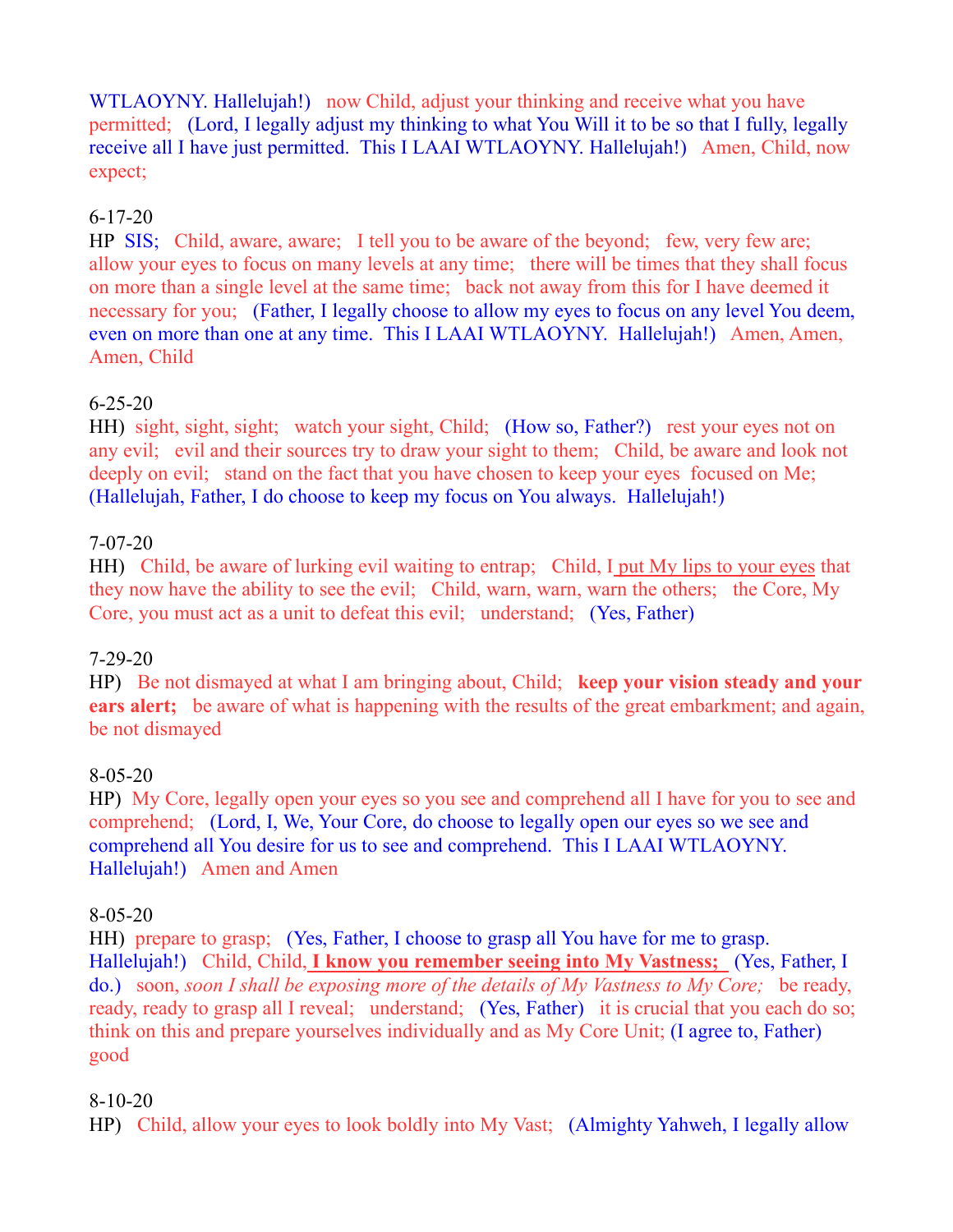my eyes to look boldly into Your Vast according to Your Will, Plans, and Timing. All this I legally AAI WTLAOYNY. Hallelujah!) Child, take in all you see; (Yes, Father) it shall be much so you must be quite bold in seeing all I have for you to see at this time; understand; (Yes, Father) it shall happen as it did with the Perfection; at first you will look from the brink and shall proceed as I tell you; understand; (Yes, Father)

## 8-22-10

L) carest not for things of this world; keep your eyes focused on Me; total focus on Me; understand; (Yes, Lord)

#### 9-03-20

HP) I will be unfolding parts of My Vastness soon; prepare now to receive, fully receive what I reveal to you; *allow your eyes to take in what is before them without letting amazements interfere;* understand; (Yes, Lord, and I agree completely.)

## 9-16-20

HH) give Me your focus; (Father, I legally give You my focus and this I LAAI WTLAOYNY. Hallelujah!)

## 9-26-20

10 minutes: allow Me to hone your eyes, My Child; (Father, I legally allow You to hone my eyes. This I LAAI WTLAOYNY. Hallelujah!) iron, iron, iron; Child, I now hone the iron in you so it be of good use; (Hallelujah, Father, so be it as You desire. This too I LAAI WTLAOYNY. Hallelujah!) good, well discerned

#### 10-03-20

HH) Child, Child, Child, fret not; allow Me to intervene on your behalf; (Father, I legally allow You to intervene on My behalf in all situations according to Your Will, Plans, and Timing. This I LAAI WTLAOYNY. Halleluyah!) Amen, Child; now, watch carefully, **watch carefully as I work;** (Yes, Father, Hallelujah!) good, good, sealing, *carefully, purposefully sealing is a good practice, My Child; (I agree, Father.)* 

#### 10-06-20

HH) SIS; Child, look up; (did) I wash your eyes that they see clearly, I wash your eyes that they see clearly; (Thank You, Father)

# 11-25-20

HH) Child, I am taking your vision to a new higher level; expect much of it; (Thank You, Father, and I legally allow all You desire to do with my vision. This statement I LAAI WTLAOYNY. Halleluyah!) good discernment, Child;

#### 11-30-20

30 minutes: (At one point my vision was all red for maybe a minute. I told the Lord I wanted